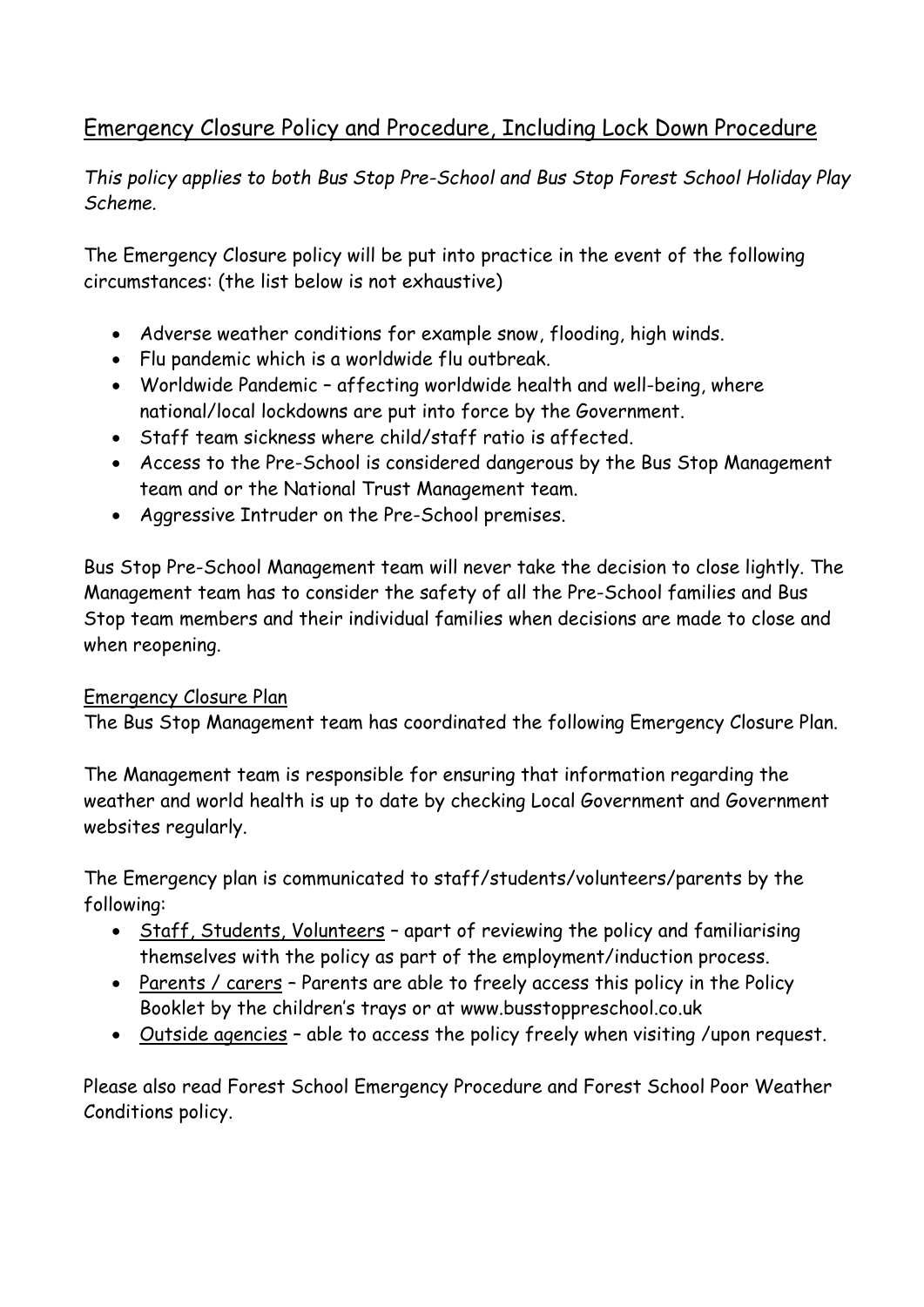Procedure for Closing, Remaining Open and Re – Opening

It is the decision of the Management team to close the Pre-School unless otherwise advised to by the local Government or the National Trust Management team. The Pre-School would close immediately if advised to by the local Government.

The Bus Stop Management team would decide to close the Pre-School as a result of the following circumstances: (this list is not exhaustive)

- Staff ratios became unsafe.
- 50% of the children on the register were absent.
- Local Schools and Pre Schools have closed, as advised by the local Government.
- Limited or no access to the building.
- Insufficient heating in the building.
- No running water in the building.
- Children's immediate family is affected by a pandemic.
- Unsafe for staff and Pre-School families to travel on roads.

In the event that the Bus Stop Management team decide or were advised to close during or before a full Pre-School day, parents/carers will be informed by:

- Telephone.
- Answer phone message.
- Email.
- Notice on the front door.

When informing parents/carers that the Pre-School is remaining open or able to re – open the methods above of communication will remain the same. It is the role of the Management team to inform all parents/carers and to ensure they receive the same message.

In the event of a long term closure it is the role of the Owner to inform Ofsted, Surrey Early Years Educational Effectiveness Team and notify the Pre-School insurance company. This would also apply when re – opening.

In the event that staff training has to be cancelled because a staff member is unable to get to the training workshop or is required to be at the Pre-School, the Bus Stop Management team will contact the Training Team the day before or on the day of the training. Students attending Forest School training at the Pre-School will be contacted as soon as possible by the Management team and their training days rearranged.

Adverse Weather and/or Access to Polesden Lacey Estate is Dangerous In the event of adverse weather or access to the Polesden Lacey Estate is considered dangerous the decision to close the Polesden Lacey Estate will be decided by the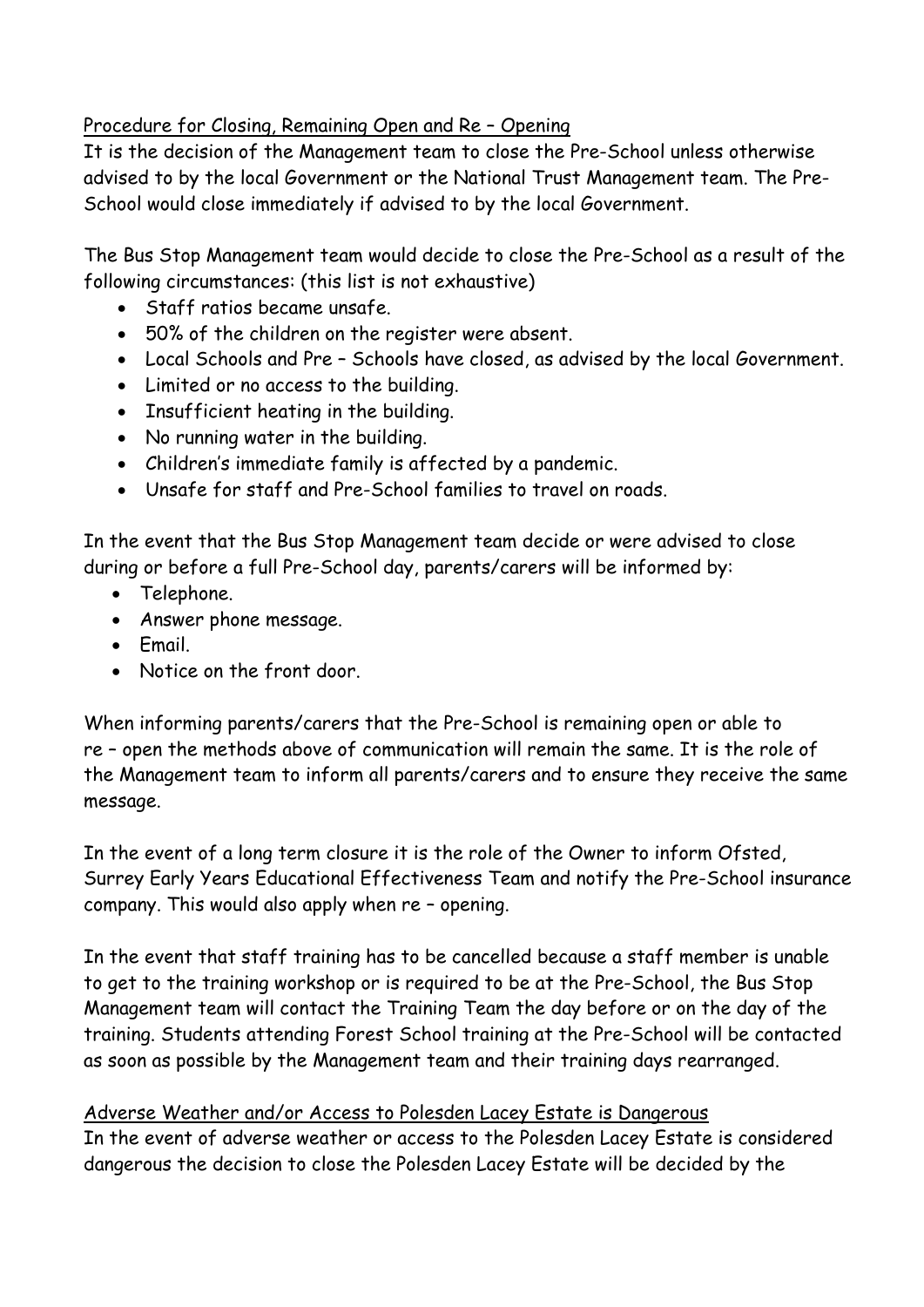National Trust Management team. If the decision to close the Estate is made, this means that Pre-School also has to close. The decision is not made by the Bus Stop Management team. The National Trust is responsible for the safe management of the whole Polesden Lacey Estate and for the safety of members of the public accessing the Estate. In these circumstances the Bus Stop Management team will be in regular contact with the National Trust Management team to find out when it is safe for the Estate to be re-opened and parents/carers will be contacted as soon as possible.

In the event that the Polesden Lacey Estate remains open and or reopens however the Bus Stop Management team believes that the surrounding country roads and Polesden Lacey driveway remain dangerous the decision for the Pre-School to remain closed will be made by the Management team taking into consideration the safety of Pre-School families and staff members travelling to and from the Estate.

During the Induction process it is explained to parents/carers that it is possible that the Polesden Lacey Estate maybe closed due to adverse weather conditions and when a decision is made to close the Estate it is made by the National Trust Management team and not by the Bus Stop Management team.

In the event that the decision to close the Estate is made by the National Trust Management team the day/evening before adverse weather is forecasted, the Bus Stop Management team will email all parents/carers immediately.

#### During a Pandemic

In the event of a Pandemic the Government guidelines will be followed by the Bus Stop Management team. The Management team will review the guidance regularly for updates and inform the staff team and parents/carers, visitors and volunteers as soon as possible of any changes.

If a child/adult becomes ill whilst at Pre-School the said child/adult will be isolated and kept away from other children to help prevent the spread of disease. A Paediatric First Aid trained member of staff will sit within two metre of the sick child/adult unless they need assistance in which case the member of staff would ensure they are wearing a pair of disposable gloves, an apron and a facemask (DfE, December 2021). If staff become ill, they will be sent home as soon as possible and if required staff cover can be contacted.

Children who are observed by staff on arrival to Pre – School to be clearly unwell and / or have been given an infant suspension for example, liquid paracetamol before arriving will be asked not to return for 48hrs or until they are no longer ill. If a child's family members are infected the child should not return until the family is well. Please refer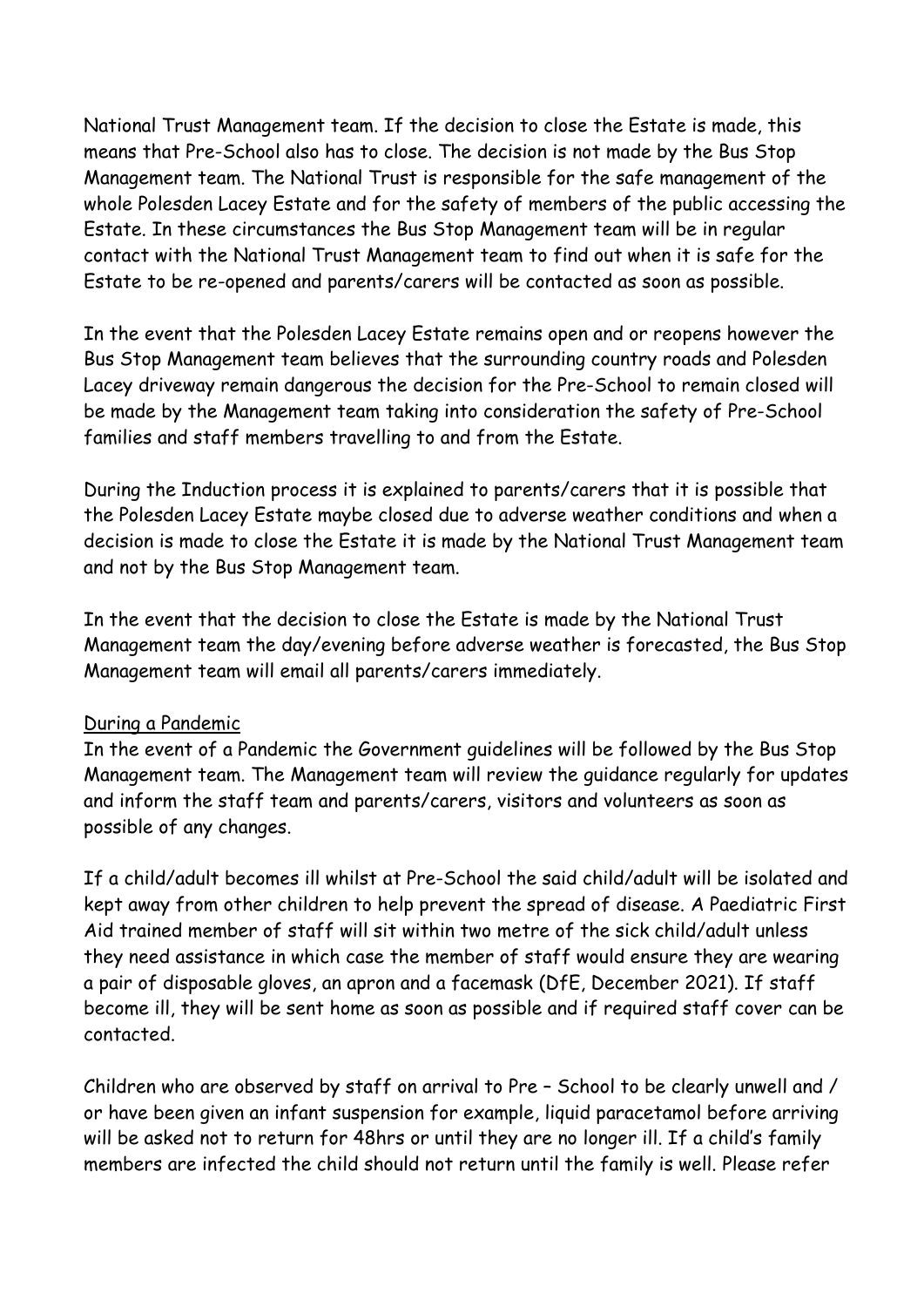to the Parent Childcare Contract, the Health and Safety Policy and Administration of Medicine policy and Bus Stop Pre-School COVID-19 Plan.

Parents/carers are asked to contact the Pre-School by telephone if their child is unwell before the start of their normal full day.

Staff members will ensure that children and themselves continue to carry out good hygiene practice throughout a pandemic.

## Pandemic Infection Control

Bus Stop Pre-School has designated Cleaning Stations for children and adults to dispose of used tissues in a bin with a lid and for them to sanitise their hands if they have coughed or sneezed. Children are reminded on a daily basis to sanitise their hands. The Pre-School follows the NHS 'Catch it, Kill it, Bin it' rule. Please refer to Health and Safety policy and Bus Stop Pre-School COVID-19 Plan for more information on our hygiene practices.

On the parent/carers notice board a poster is displayed encouraging parents / carers to wash their children's and their own hands after a cough or a sneeze to help prevent the spread of disease.

Bus Stop Pre-School has designated cleaning baskets located in every classroom containing anti – bacterial sprays, wipes and disposable gloves.

Please refer to our Pre-Schools cleaning plan for information on daily cleaning that takes place, located in the kitchen. All cleaning procedures and infection control measures are also followed by the staff members.

#### Dealing with Illness and Bereavement

If a bereavement occurs for members of staff, children, parents / carers Bus Stop Management team will ensure that support is given to those effected. The Management team will take the lead from the bereaved family and ask them how they wish to proceed. Please see advice line contact details at the end of this policy.

#### Contractual Arrangements

Each parent/carer is asked to read and sign a copy of the Pre-Schools contract as part of the Admission process. Please refer to the Parent Childcare Contract.

In the event of a Pre-School closure and a child misses more than 5 of their full days within a 30 day period, parents/carers will be entitled to a refund as appropriate from the  $6<sup>th</sup>$  day.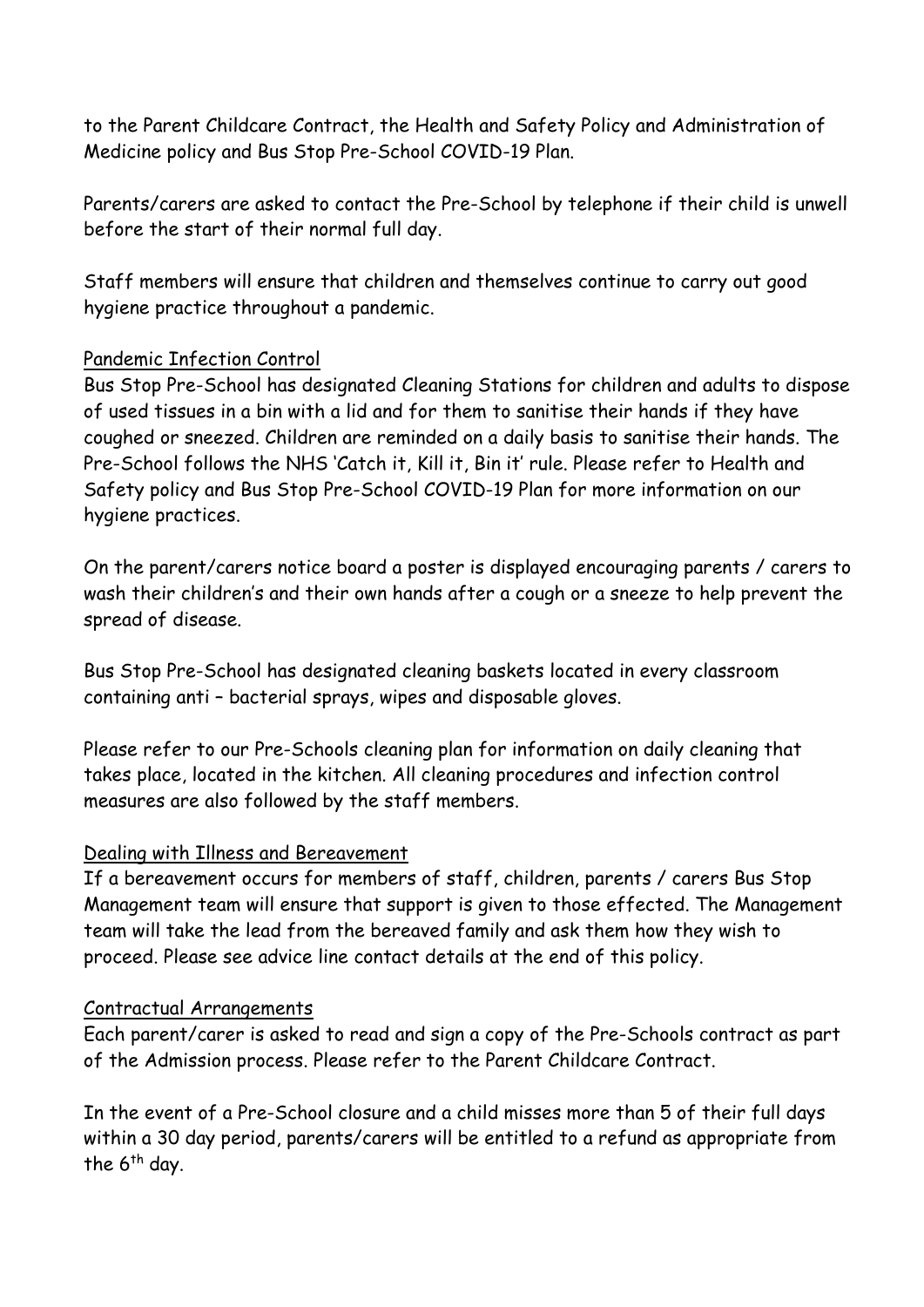If parents/carers choose to keep their child at home even if the Pre-School remains open in adverse/bad weather conditions, staff team sickness or during a pandemic, Pre-School fees are still payable. Children who are thought to be of high risk for example asthmatic are advised not to attend Pre – School during a pandemic.

Members of staff are asked to read and sign a contract as part of the employment process. Please refer to the Staff Contract and Staff Handbook.

During a pandemic, members of staff still able to work, though the building has closed due to advisement or circumstances will be asked to clean as appropriate. Staff members, students and volunteers will be informed by telephone in the event of the Pre-Schools closure or re – opening. The Bus Stop Management team will access Government advise and seek Government financial support if required during a pandemic and keep all staff members updated of the situation.

# Lock Down Procedure

If an unknown person arrives at the door, members of staff will follow the Visitors to Settings Procedure, please see Safeguarding Children/ Child Protection Policy. However, in the event that a person becomes aggressive and tries to forcibly enter the Pre-School building and or rear garden where children are present, all children and adults will be taken inside and staff members will calming direct children to activities in the Busy Room. The Busy room is located in the main middle classroom and cannot be viewed from the large 2 front windows or 2 kitchen windows.

It is Bus Stop Pre-School's policy not to permit entry to the building to any unknown person who has not previously made an appointment with the Management team. Please see Safeguarding Policy/Child Protection policy where exceptions may apply.

## Unknown/Unexpected Visitors

- Staff ask visitors to stand in front of the window allowing them to see the person/s clearly (please see sign on kitchen door).
- If the person/s refuses, the staff member will ask them again, explaining that they need to see them clearly (visitors directed to read sign on front door).
- Staff will ask to see photo identification and or ask them for their name and appointment time.
- If the person does not adhere to staff requests and or becomes aggressive, they will be asked to leave the premises.
- If the person refuses to leave, staff will explain that they will contact the Police – 999.